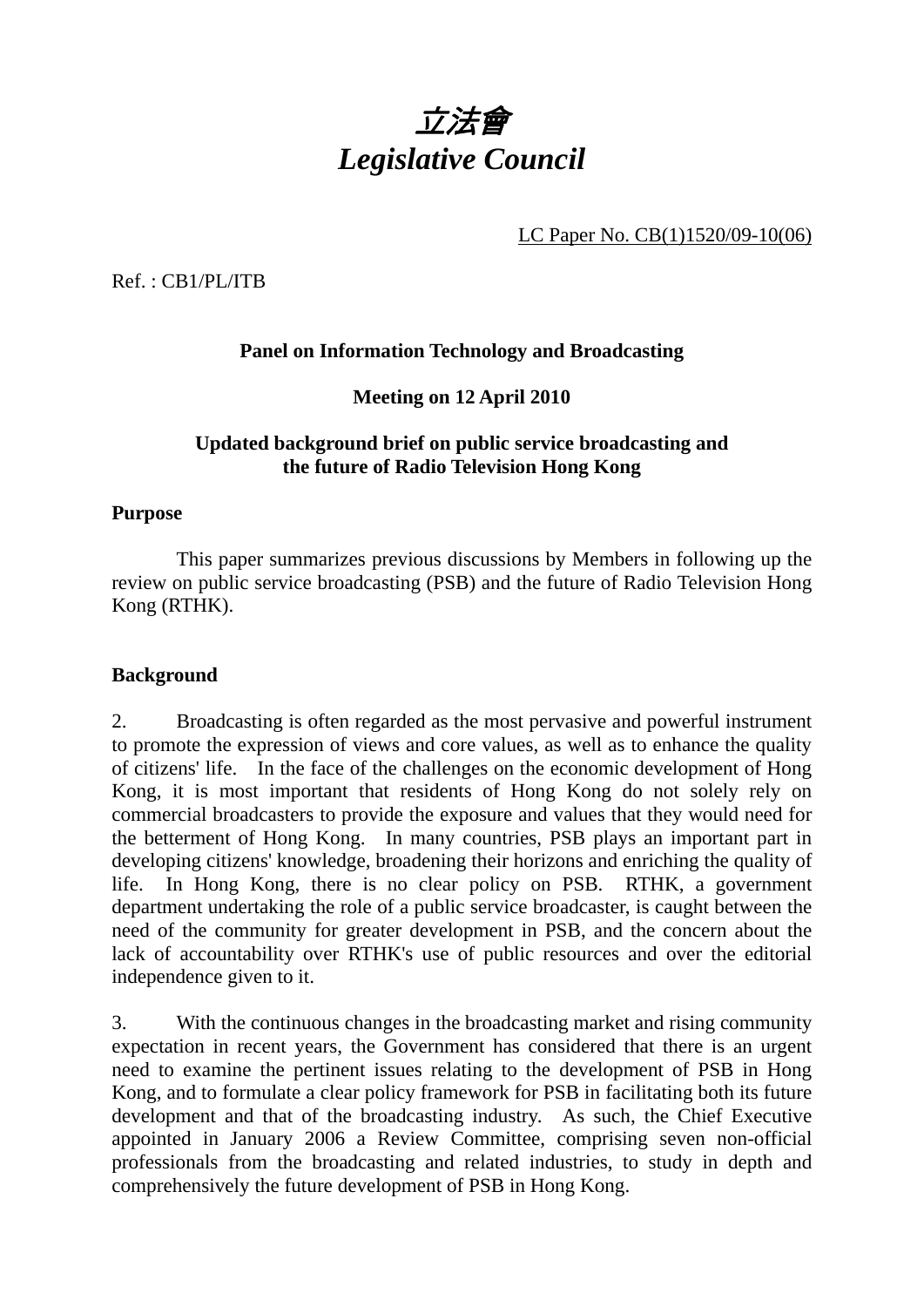### **Previous discussions**

4. Issues related to Hong Kong's overall broadcasting policy have received ongoing attention by Members and motions on the subject matter were debated at the Council meetings on 18 February 2004, 8 February and 1 November 2006. Members shared concerns about the need to review Hong Kong's broadcasting policy and urged the Administration to take into account a number of key principles in developing PSB in Hong Kong.

### Study of Public Service Broadcasting for Hong Kong

5. Over the years, the Panel on Information Technology and Broadcasting (the Panel) attached great importance to the development of PSB in Hong Kong, in particular the role of RTHK in the delivery of PSB. However, the development of PSB in Hong Kong was quite limited. Other than the services provided by RTHK through its seven radio channels and some allocated airtime on commercial channels, the Panel did not see any clear policy on PSB and how it was going to develop to meet public expectations and demands. In view of the Government's appointment of the Review Committee in 2006 to undertake a fundamental and critical review of PSB and its future development, the Panel invited the Chairman and several members of the Review Committee to Panel meetings in March and August 2006 to explain the scope of the review and the work plan, and also exchange views with members and deputations.

6. The Panel conducted an overseas duty visit to Canada, the United States and the United Kingdom where there had been marked developments in their PSB systems. The Panel published a report in October 2006 on its observations and recommendations on the way forward for PSB in Hong Kong with a view to providing useful reference on how PSB could be taken forward in Hong Kong. In brief, the Panel considered that the future PSB system in Hong Kong should be founded on the core principles of "universality", "diversity", "independence" and "distinctiveness", while "editorial independence" was the core value of a public service broadcaster. The future public service broadcaster, if set up as an independent statutory body, could operate independently of the Government, free from political and commercial interferences and be accountable to the public. The Panel also considered that Hong Kong should have at least one public service broadcaster which was supported mainly by public resources to provide full-fledged services. The Panel also explored other issues including funding sources, corporate governance, accountability requirements and programming of the future public service broadcaster, competition and the opening up of the airwaves. Details of the Panel's deliberations are given in the Panel's Report on the Study of Public Service Broadcasting for Hong Kong in October 2006.

### The role and future of Radio Television Hong Kong

7. The Review Committee submitted its report to the Chief Executive on 28 March 2007. Subsequently, the Panel held several meetings to exchange views with the Administration and the Review Committee on its Report findings, and to receive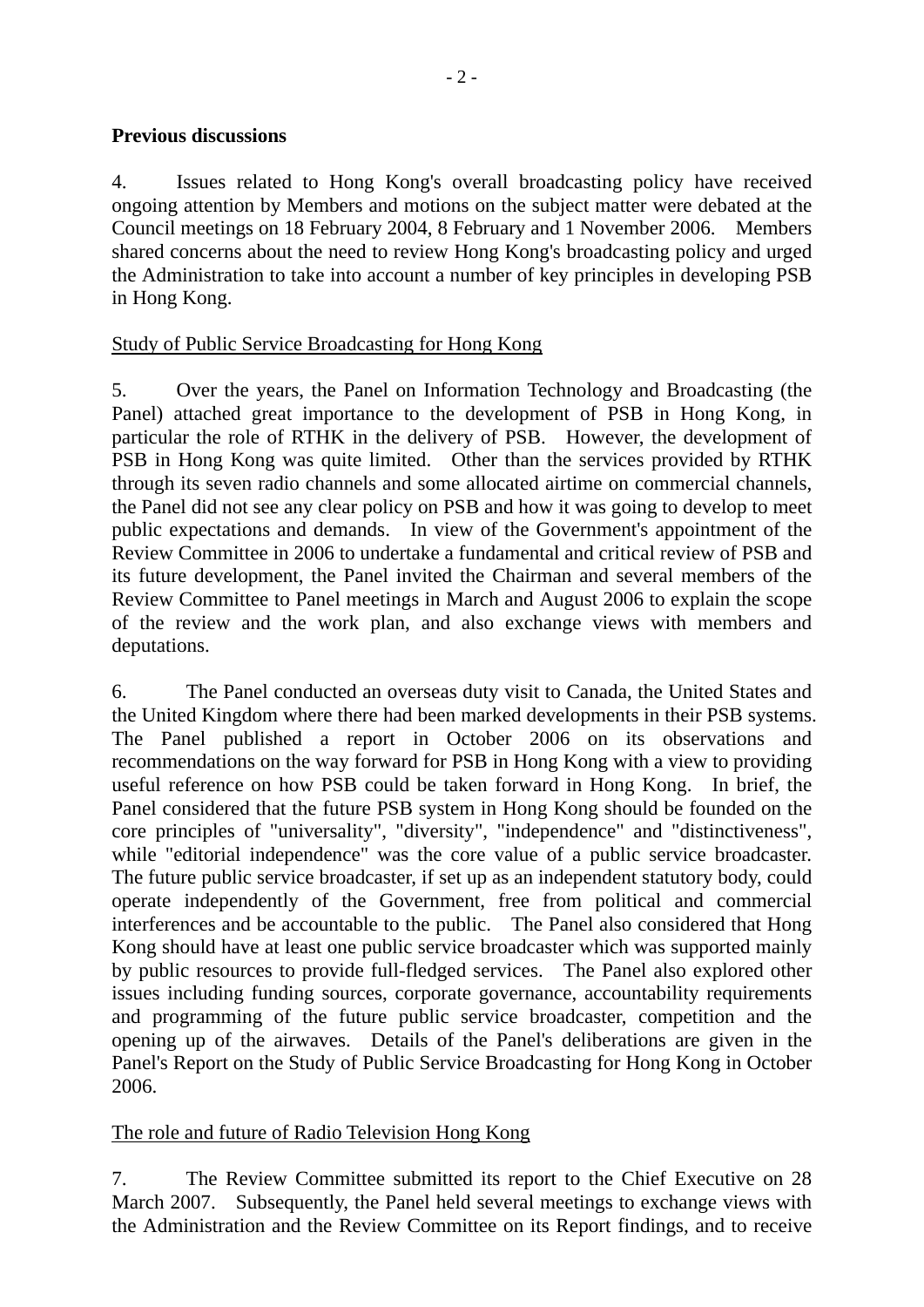views from deputations which comprised RTHK's staff representatives, Citizens' Radio, other media executives, academics, various special interest and social concern groups.

8. While noting the Review Committee's Report which set out the governance structure, accountability measures, funding arrangements and programming for a new public broadcaster to be set up in Hong Kong, the Panel expressed grave concern about the Review Committee's recommendation against the transformation of RTHK into a public broadcaster. Panel members generally considered that without conducting any detailed analysis of the pros and cons of the transformation, the Review Committee should not lightly come up with such a recommendation, and that the public had not been presented with all possible choices including the transformation option for objective deliberation. In this connection, the Panel requested the Administration to include the option of RTHK's transformation into a public broadcaster in the public consultation to gauge the views of the public, and take note of the views and concerns of the Panel and the deputations in formulating the way forward.

9. The Review Committee had advised that its mandate was to review and make recommendations on PSB but not to review the role and future of RTHK. Nevertheless, in examining whether there was a genuine need for PSB in Hong Kong and how best to deliver PSB services, the issue on the role of RTHK would inevitably come up as it was the only publicly-funded broadcaster in Hong Kong. The Review Committee therefore had examined in detail the option of transforming RTHK into a public broadcaster, but noted that the requisite change in RTHK's status, structure and entrenched corporate culture as a Government department would bring about practical problems and difficulties. The transformation of RTHK into a new public broadcaster was therefore not recommended. The Review Committee highlighted that its recommendation was only a proposal put forth for consideration by the Government and the public.

10. The Administration had advised that the Review Committee's recommendations did not represent the Government's views on PSB. The Government would, after a thorough study of the Review Committee's Report and having regard to all other relevant reference materials including the Panel's report, views expressed by the public and Members, formulate its own views on the way forward for public consultation in the second half of 2007.

### Public consultation on the new Radio Television Hong Kong

11. Following the deliberations of the Executive Council on 22 September 2009, the Administration issued a LegCo Brief (File Ref: CTB(CR) 9/17/9) announcing that it had decided on the way forward in respect of PSB and the future of RTHK. In gist, RTHK should remain as a Government department with key recommendations in the Review Committee's report implemented to allow it to fulfill its role as a public service broadcaster serving with specific public purposes, strengthened corporate governance and greater accountability to the community. Appropriate resources would be provided for service enhancement to enable RTHK to expand its scope of service to better serve the community.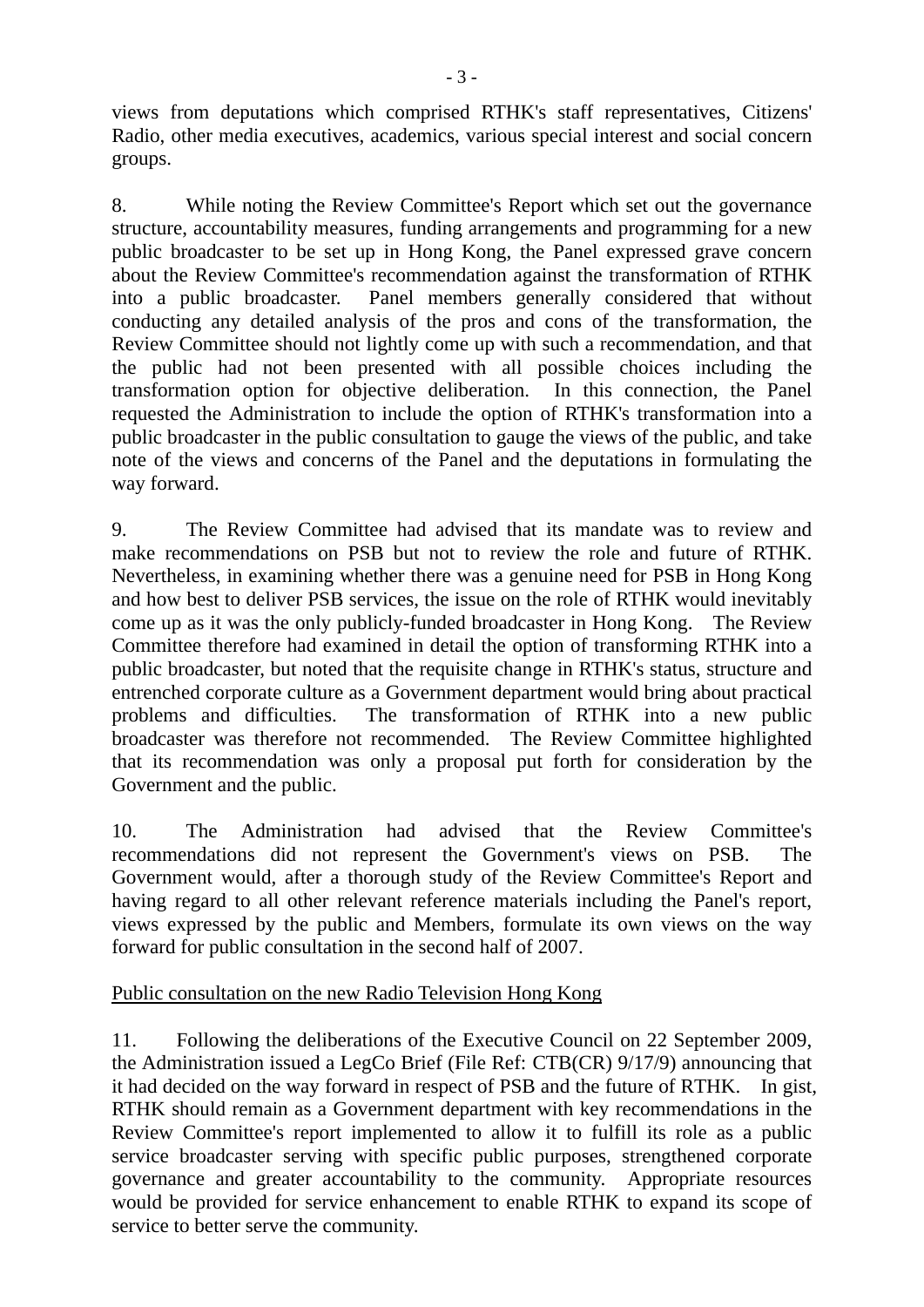12. At the special meeting held on 5 October 2009, the Administration briefed the Panel on the Government's decision on the way forward in respect of PSB in Hong Kong and the future of RTHK as announced on 22 September 2009. The Administration also briefed members on the public consultation exercise launched to gauge public views on how best RTHK should operate to achieve its mission as a public service broadcaster. The consultation would cover areas such as the public purposes of the new RTHK, the proposed establishment of a Board of Advisors (the Board) to enhance corporate governance and accountability, the proposed contents of the Charter to be signed by the Chief Secretary for Administration and the Director of Broadcasting, as well as the proposed performance evaluation and new programming opportunities.

13. Some Panel members welcomed the Government's decision on RTHK as it would put an end to the uncertainty surrounding the future of RTHK, and give RTHK new impetus to build on its strong reputation for providing quality broadcasting service to the community.

14. Some Panel members expressed grave disappointment that after protracted discussions in the past and despite the Administration's pledge to widely consult the public before deciding on the way forward for the development of PSB and the future of RTHK, the Chief Executive (CE) in Council had, in the absence of any public consultation, rejected the Review Committee's recommendation to set up an independent public service broadcaster and decided to retain RTHK's status as a Government department while performing the role of a public service broadcaster. They considered that the Administration had not kept its promise to consult the public and was irresponsible in making such a hasty decision. Some members pointed out that none of the public service broadcasters in any of the advanced economies was a government department funded by the government. They expressed doubt whether RTHK, as a Government department dependent on the Government's funding and manpower resources, would have the true freedom and autonomy to competently perform its role as an independent public service broadcaster. Some members questioned the need for setting up the Board. They considered the Board, with its members to be appointed by the CE, a political tool to exert political and financial pressure on RTHK to toe the line of the Government. As the proposed Charter was only a formal document not legislated under the law, there was no statutory provision for judicial review to seek redress in the event its editorial independence was threatened.

15. On community participation in broadcasting, some Panel members held the view that Hong Kong, despite its claim of being an open and culturally diversified society, was lagging behind many advanced and developing economies in respect of community participation in broadcasting. They opined that the Administration should respond to the community's repeated and strong calls for opening up airwaves for community and public access broadcasting and provide more platforms for participation by the community, ethnic minority groups, religious bodies and non-governmental organizations.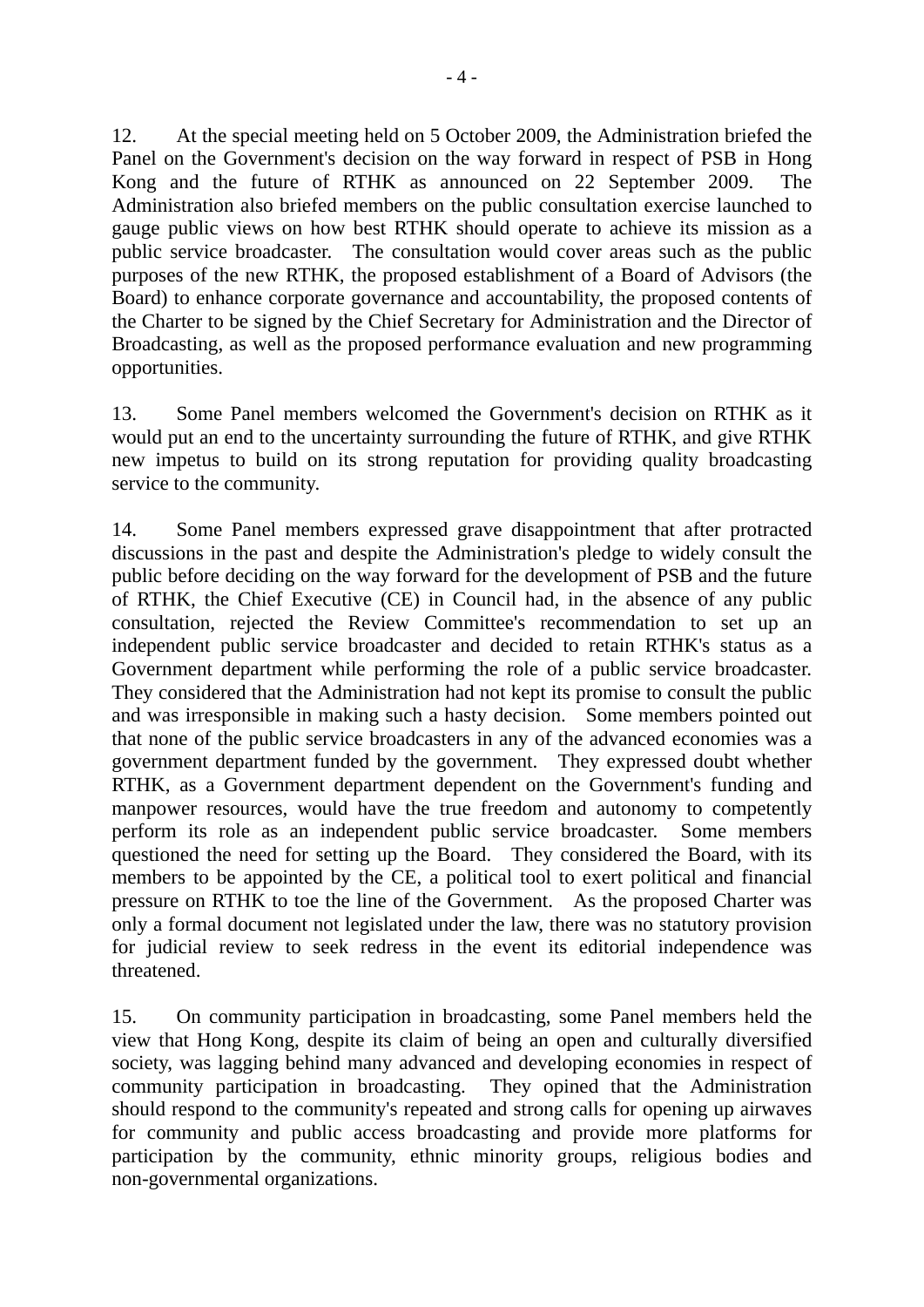### **Recent developments**

16. At the special meeting on 19 November 2009, the Panel received views from deputations and members of the public on the way forward in respect of PSB and the Government's public consultation on how the new RTHK should operate to fulfil its mission as a public service broadcaster.

17. The Panel noted that the majority view received was against the CE in Council's decision to retain RTHK's status as a Government department while performing the role of a public service broadcaster. Some deputations criticized the Government for making such a pre-determined decision in the absence of public consultation. They opined that the new RTHK could not effectively perform the function of an independent public service broadcaster and be free from any political and financial interference under the proposed governance structure and the direction of the proposed Board. The Government's proposal would only turn the new RTHK into the Government's mouth-piece. They also objected to the setting up of the Board which would overlap with the work of the existing Programme Advisory Panel under RTHK and might be used as a political tool to interfere with RTHK's editorial freedom. Moreover, they considered that the Charter should be drawn up and enshrined in law to safeguard RTHK's editorial independence. The Government should also open up airwaves for different community groups to participate in public access broadcasting so as to encourage a plurality of voices and to promote civic education.

18. The Panel also noted that some deputations supported the Government's decision and urged the Administration to implement the proposals as soon as practicable to enable RTHK to perform its expanded role and achieve its new mission. They also opined that members of the Board should be drawn from various community sectors to ensure broad representation and diversity of views.

19. For members' easy reference, a summary of views expressed by deputations at the Panel special meeting on 19 November 2009 has been prepared in the **Appendix**.

### **Latest position**

20. The Administration will brief members on 12 April 2010 on the consultation report on the future operation of RTHK and the new RTHK Charter.

### **Relevant papers**

Motion at the Council meeting on 18 February 2004 on "Policy on broadcasting" http://www.legco.gov.hk/yr03-04/english/legco\_rpt/l\_rpt\_0219.htm

Motion at the Council meeting on 8 February 2006 on "Policy on public service broadcasting" http://www.legco.gov.hk/yr05-06/english/legco\_rpt/l\_rpt\_0209.htm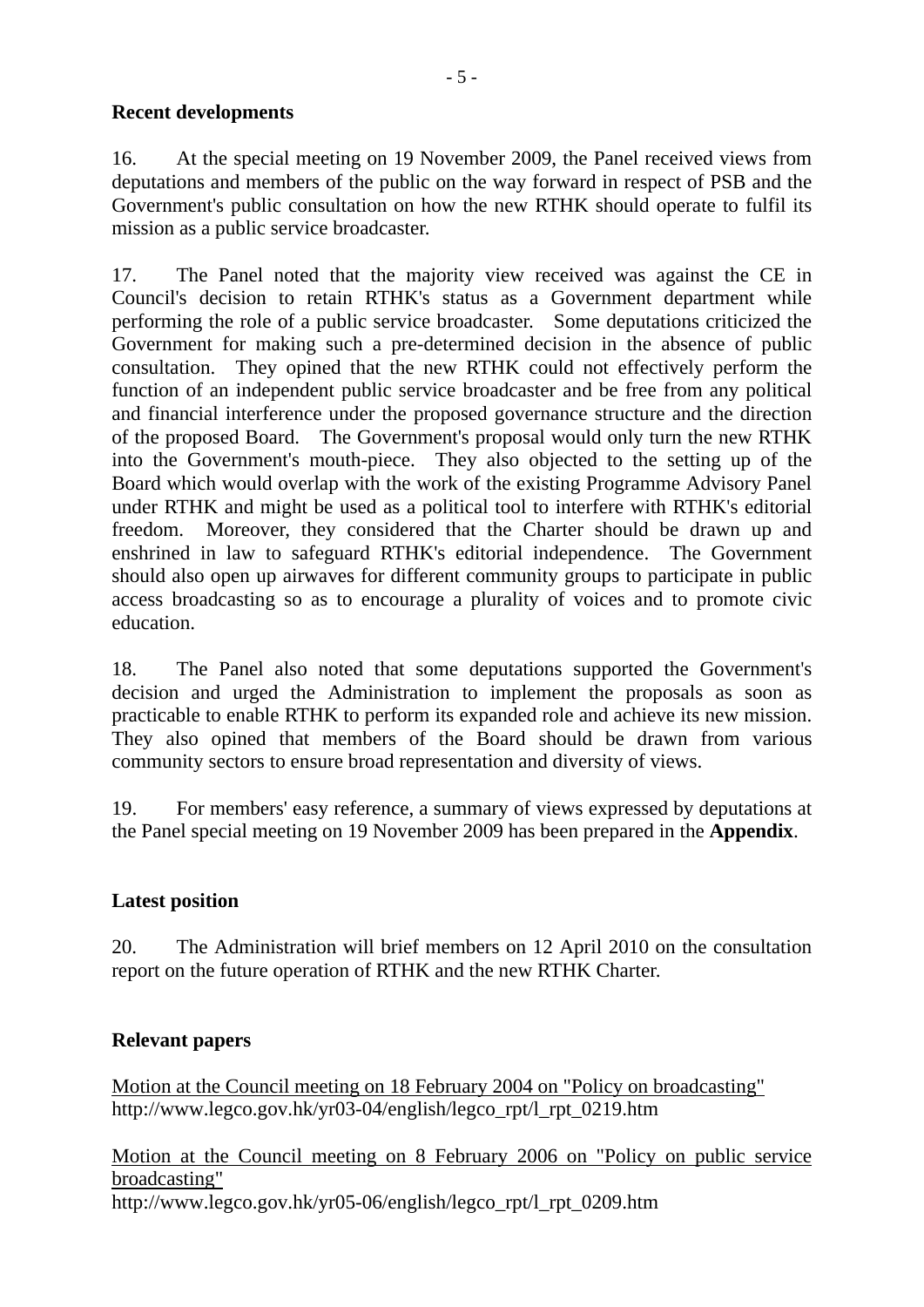Report on the Study of Public Service Broadcasting for Hong Kong issued by the Information Technology and Broadcasting Panel (October 2006) http://www.legco.gov.hk/yr05-06/english/panels/itb/papers/itb-rpt061009-e.pdf

Motion at the Council meeting on 1 November 2006 on "Public service broadcasting for Hong Kong"

http://www.legco.gov.hk/yr06-07/english/legco\_rpt/legco\_motion1102-e.pdf

Report on Review of Public Service Broadcasting in Hong Kong issued by the Committee on Review of Public Service Broadcasting (March 2007) http://www.legco.gov.hk/yr06-07/english/panels/itb/papers/itbcb1-1258-e.pdf

Summary of recommendations in the Report on Review of Public Service Broadcasting in Hong Kong

http://www.legco.gov.hk/yr06-07/english/panels/itb/papers/itb0517cb1-1259-1-e.pdf

Paper provided by the Administration for the Information Technology and Broadcasting Panel meeting on 17 May 2007 http://www.legco.gov.hk/yr06-07/english/panels/itb/papers/itb0517cb1-1584-1-e.pdf

Minutes of Information Technology and Broadcasting Panel meeting on 17 May 2007 http://www.legco.gov.hk/yr06-07/english/panels/itb/minutes/itb070517.pdf

Submissions provided by the deputations for the Information Technology and Broadcasting Panel meeting on 29 June 2007 (Please refer to the agenda) http://www.legco.gov.hk/yr06-07/english/panels/itb/agenda/itag0629.htm

Minutes of Information Technology and Broadcasting Panel meeting on 29 June 2007 http://www.legco.gov.hk/yr06-07/english/panels/itb/minutes/itb070629.pdf

Executive Summary of the "Report on the Study of Public Service Broadcasting for Hong Kong" and the relevant extract on public access channels issued by the Information Technology and Broadcasting Panel in October 2006 http://www.legco.gov.hk/yr07-08/english/panels/itb/papers/itb0129cb1-711-1-e.pdf

Summary of recommendations in the "Report on Review of Public Service Broadcasting in Hong Kong" and the relevant extract on community broadcasting and public access broadcasting issued by the Committee on Review of Public Service Broadcasting in March 2007

http://www.legco.gov.hk/yr07-08/english/panels/itb/papers/itb0129cb1-711-2-e.pdf

Minutes of Information Technology and Broadcasting Panel meeting on 29 January 2008

http://www.legco.gov.hk/yr07-08/english/panels/itb/minutes/itb080129.pdf

Question No. 15 at the Council meeting on 10 December 2008 on "Public Service Broadcasting" http://www.info.gov.hk/gia/general/200812/10/P200812100173.htm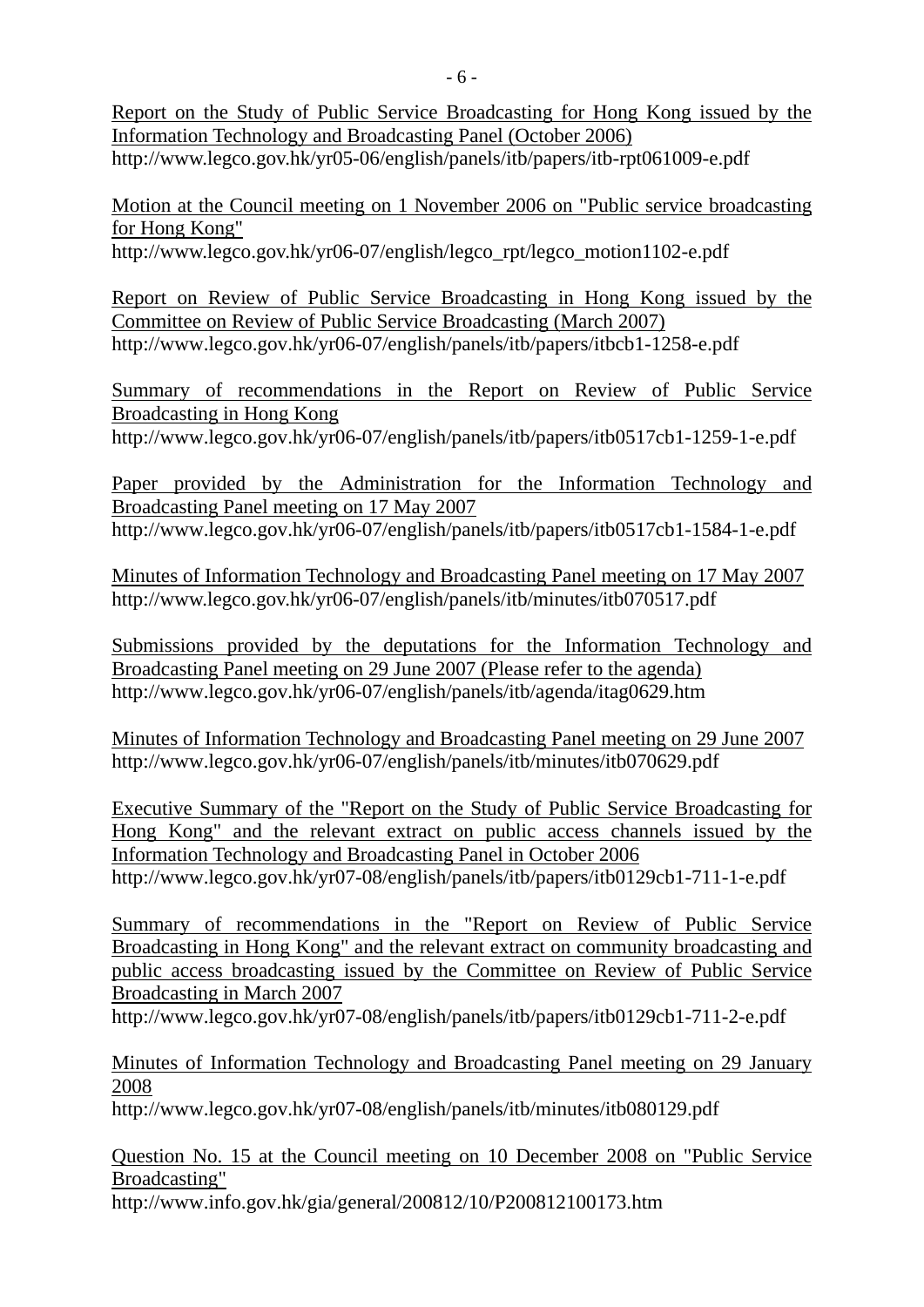Paper provided by the Administration for the Information Technology and Broadcasting Panel meeting on 13 July 2009

http://www.legco.gov.hk/yr08-09/english/panels/itb/papers/itb0713cb1-2180-3-e.pdf

Legislative Council Brief on public service broadcasting and the future of Radio Television Hong Kong provided by the Administration for the Information Technology and Broadcasting Panel meeting on 5 October 2009

http://www.legco.gov.hk/yr08-09/english/panels/itb/papers/itb1005-ctbcr9179-e.pdf

Updated background brief on public service broadcasting prepared by the Legislative Council Secretariat for the Information Technology and Broadcasting Panel meeting on 5 October 2009

http://www.legco.gov.hk/yr08-09/english/panels/itb/papers/itb1005cb1-2663-1-e.pdf

Minutes of Information Technology and Broadcasting Panel meeting on 5 October 2009

http://www.legco.gov.hk/yr08-09/english/panels/itb/minutes/itb20091005.pdf

Updated background brief on public service broadcasting prepared by the Legislative Council Secretariat for the Information Technology and Broadcasting Panel special meeting on 19 November 2009

http://www.legco.gov.hk/yr09-10/english/panels/itb/papers/itb1119cb1-382-2-e.pdf

Minutes of Information Technology and Broadcasting Panel special meeting on 19 November 2009

http://www.legco.gov.hk/yr09-10/english/panels/itb/minutes/itb20091119.pdf

Submissions provided by deputations for the Information Technology and Broadcasting Panel special meeting on 19 November 2009 (Please refer to the agenda) http://www.legco.gov.hk/yr09-10/english/panels/itb/agenda/itb20091119.htm

Council Business Division 1 Legislative Council Secretariat 8 April 2010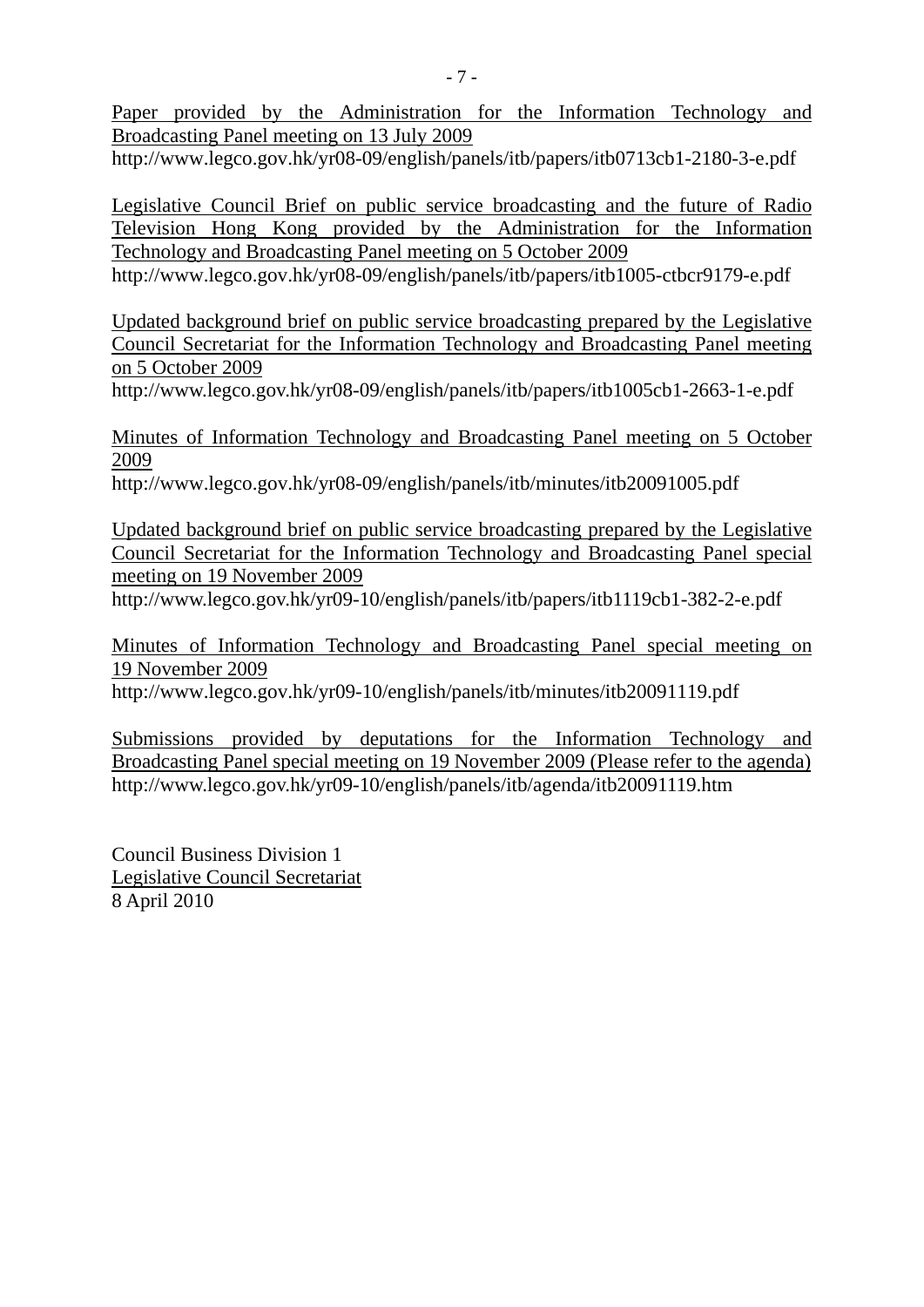## **Panel on Information Technology and Broadcasting**

# **Public service broadcasting and the future of Radio Television Hong Kong**

# **Summary of views expressed by deputations at the Panel special meeting on 19 November 2009**

| <b>Deputations / individuals</b>                                                                                                                                                                                          | <b>Views / concerns</b>                                                                                                                                                                                                                                                                                                                                                                                     |
|---------------------------------------------------------------------------------------------------------------------------------------------------------------------------------------------------------------------------|-------------------------------------------------------------------------------------------------------------------------------------------------------------------------------------------------------------------------------------------------------------------------------------------------------------------------------------------------------------------------------------------------------------|
| $(1)$ Public consultation                                                                                                                                                                                                 |                                                                                                                                                                                                                                                                                                                                                                                                             |
| Citizens' Radio<br><b>IT Voice</b>                                                                                                                                                                                        | The Administration had not kept its promise to consult the public before deciding on the way forward for<br>the development of public service broadcasting and the future of RTHK.                                                                                                                                                                                                                          |
|                                                                                                                                                                                                                           | The current consultation was a show and a sham as the CE-in-Council had made a pre-determined<br>decision for RTHK to continue to operate as a Government department with a public service broadcaster<br>role which was against the recommendation of the Committee on the Review of Public Service<br>Broadcasting (RC) and the general public expectation for an independent public service broadcaster. |
| Mr Martin OEI<br>Hong Kong Human Rights Monitor<br>Unitarian Universalists Hong Kong<br>Radio<br>Television Hong<br>Kong<br><b>Programme Staff Union</b><br>Hong Kong Unison Limited<br>Hong Kong Journalists Association | The Administration should discard the current consultation document, revise its proposal and conduct a<br>more comprehensive review and wide public consultation before deciding on the way forward.                                                                                                                                                                                                        |
| Green Radio<br>Hong Kong Unison Limited                                                                                                                                                                                   | RTHK as a Government department, depending on Government funding and resources, could not<br>effectively fulfil its public service mission. The Administration should solicit public views on whether<br>RTHK should remain a Government department or be independent, operating at arm's length from the<br>Government and be free from any commercial and political interferences.                        |
| Unitarian Universalists Hong Kong                                                                                                                                                                                         | The Government's decision was against Hong Kong people's wish for RTHK to be independent and free<br>from Government political influences, and to become a genuine public service broadcaster of Hong Kong.                                                                                                                                                                                                 |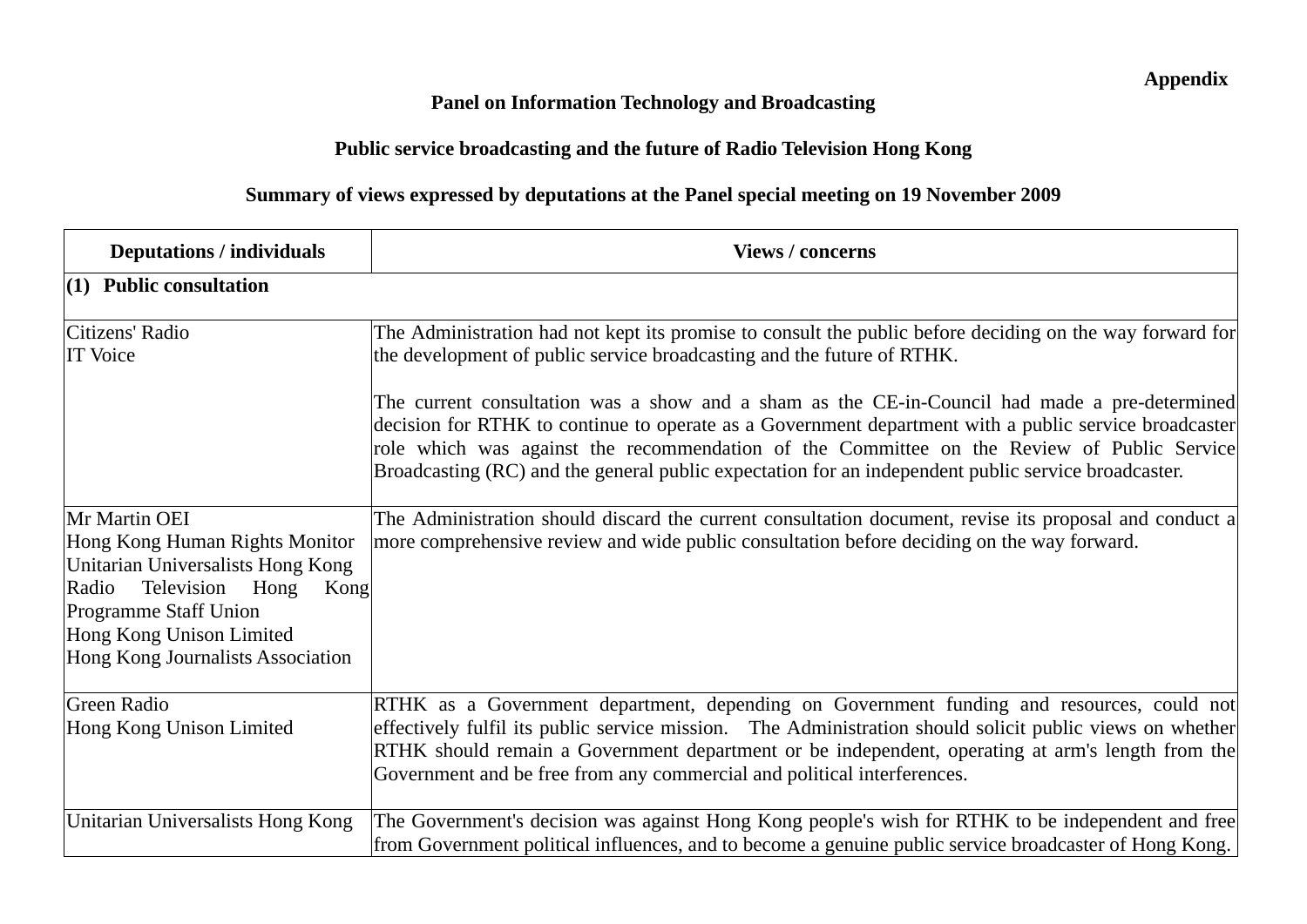| <b>Deputations / individuals</b>                      | <b>Views / concerns</b>                                                                                                                                                                                                                                                                                                                                                                                                                                                                                                                                                                                       |
|-------------------------------------------------------|---------------------------------------------------------------------------------------------------------------------------------------------------------------------------------------------------------------------------------------------------------------------------------------------------------------------------------------------------------------------------------------------------------------------------------------------------------------------------------------------------------------------------------------------------------------------------------------------------------------|
| The Civic Party                                       | Criticized the Government for its black-box decision on RTHK's future. The decision, which was taken<br>in the absence of any proper public consultation, was contrary to public expectation and the general<br>consensus that a public service broadcaster should be free from government pressure and void of any<br>political and commercial interests.                                                                                                                                                                                                                                                    |
| The Hong<br>Kong<br>Academy<br>Performing Arts        | for Protracted uncertainty over the future had impeded RTHK's development of serious programme content,<br>research and development, new experimental work and reaching out to wider, new audiences. With the<br>uncertainties removed, and appropriate allocation of resources to provide for service enhancement, RTHK<br>now had the new opportunities to build on its 80-year history, its track record of public service and its<br>reputation for quality programming to further expand its services to better serve the community and meet<br>the rising audience expectations in the new digital age. |
| Mr YEUNG<br>Wai-sing,<br>District Councillor          | Eastern Welcome the CE-in-Council's timely decision to put an end to the uncertainty surrounding the future of<br>RTHK, and to give RTHK new impetus to build on its strong reputation to provide a comprehensive mix<br>of programme genres, and continue to serve the community with enhanced broadcasting services.                                                                                                                                                                                                                                                                                        |
| Democratic<br>Alliance<br>for<br>Kong                 | the The Government should implement the proposals as soon as practicable to enable RTHK to perform its<br>Betterment and Progress of Hong expanded role and achieve its new mission. There was no need to further extend the consultation period<br>as the matter had already been dragged for a long time.                                                                                                                                                                                                                                                                                                   |
| $(2)$ Public service broadcasting and public purposes |                                                                                                                                                                                                                                                                                                                                                                                                                                                                                                                                                                                                               |
| Television<br>Radio<br>Hong<br>Programme Staff Union  | Kong In line with the United Nations Educational, Scientific and Cultural Organization's definition of PSB and<br>the international practice, a genuine public service broadcaster should serve the community, be<br>accountable to the public and be free from any Government pressure as well as political and commercial<br>interference.                                                                                                                                                                                                                                                                  |
| SynergyNet<br>Asian Human Rights Commission           | The Administration had no real intention of transforming RTHK into a genuinely independent public<br>service broadcaster.                                                                                                                                                                                                                                                                                                                                                                                                                                                                                     |
|                                                       | The Administration had misled the public into believing that the new RTHK, with its enhanced function<br>and expanded scope of service, could effectively perform the role of a genuine public service broadcaster.                                                                                                                                                                                                                                                                                                                                                                                           |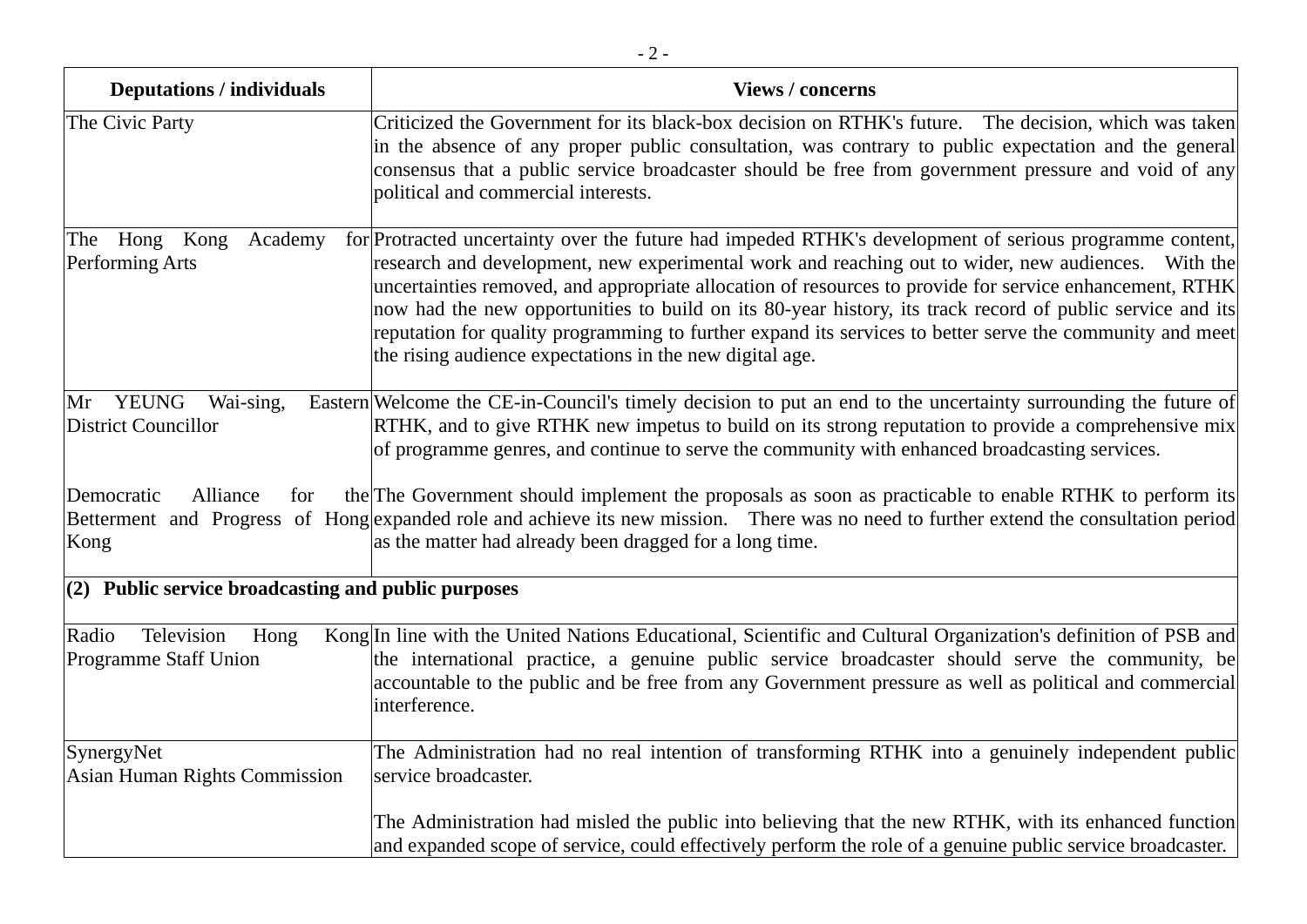| <b>Deputations / individuals</b>                               | <b>Views / concerns</b>                                                                                                                                                                                                                                                      |
|----------------------------------------------------------------|------------------------------------------------------------------------------------------------------------------------------------------------------------------------------------------------------------------------------------------------------------------------------|
| SaveRTHK Campaign                                              | Objected to the "pseudo-PSB" proposed by the Administration. Genuine PSB should tolerate opposing<br>and extreme views including criticisms directed at the Government.                                                                                                      |
| Hong Kong Unison Limited<br>The Civic Party                    | "Monitoring Government", "reflecting public opinions", "safeguarding public interest" and "promoting<br>social justice" should be made the public purposes of PSB and the public mission of RTHK.                                                                            |
| Asian Human Rights Commission                                  | In keeping with the public purpose for PSB in sustaining citizenship and civil society, "safeguarding free<br>flow of information, freedom of press and expression" should be made the public purposes for PSB.                                                              |
| Mr Martin OEI<br>Savantas Policy Institute                     | PSB should supplement commercial broadcasting and seek to provide what is lacking in commercial<br>broadcasting and cater for the specific needs and interests of minority groups in the community.                                                                          |
| The Professional Commons                                       | Through the provision of a diversity of programmes, a public service broadcaster should help promote<br>public engagement, facilitating different levels of public participation in community broadcasting<br>including programme production.                                |
|                                                                | Instead of acting as the Government's mouthpiece, a public service broadcaster should serve the<br>community and cater for the specific needs and interests of different groups in the community.                                                                            |
| Citizens' Radio                                                | PSB should not be monopolized by RTHK. The Government should bring in competition by allowing<br>different players and community groups to participate in broadcasting.                                                                                                      |
| Mr Pindar WONG                                                 | The Government should open up the monopoly in PSB in the public interest.                                                                                                                                                                                                    |
| Hong Kong Human Rights Monitor                                 | By insisting on RTHK's Government department cum public service broadcaster status, the Administration<br>had gone against the explicit popular wish for an independent public broadcaster, and deprived the public's<br>right to freedom of expression and independent PSB. |
| $(3)$ Future operation of RTHK                                 |                                                                                                                                                                                                                                                                              |
| Hong Kong Journalists Association<br><b>Save RTHK Campaign</b> | Urged for RTHK's transformation into a genuinely independent public service broadcaster in fulfillment of<br>its mission to "educate, entertain and inform" the public. The governance structure of a public service                                                         |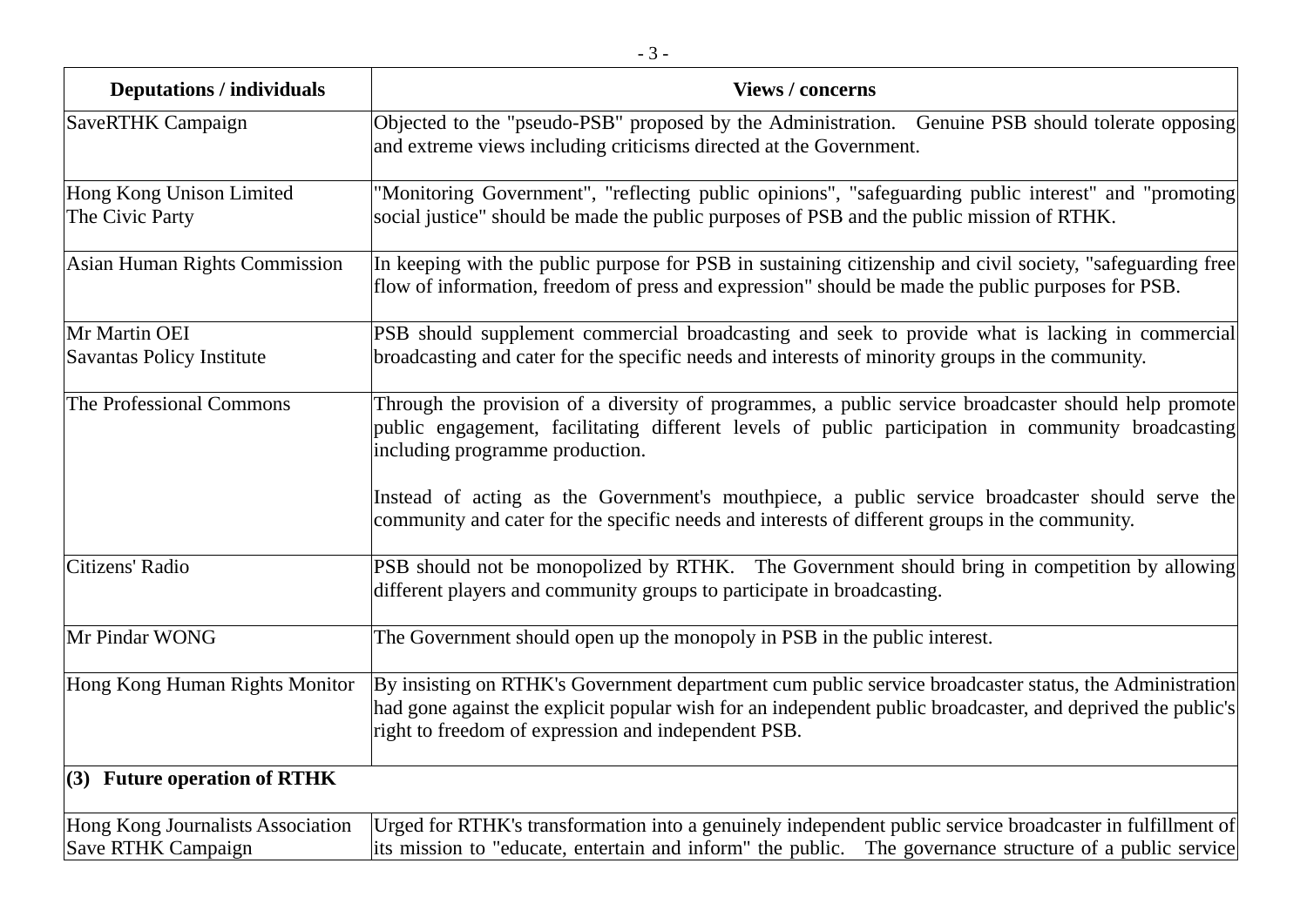| <b>Deputations / individuals</b>                                                 | <b>Views / concerns</b>                                                                                                                                                                                                                                                                                                                                                                                                                                                                                                                                                                                                              |
|----------------------------------------------------------------------------------|--------------------------------------------------------------------------------------------------------------------------------------------------------------------------------------------------------------------------------------------------------------------------------------------------------------------------------------------------------------------------------------------------------------------------------------------------------------------------------------------------------------------------------------------------------------------------------------------------------------------------------------|
|                                                                                  | broadcaster should be enshrined in law to uphold organizational and editorial independence, to ensure<br>appropriate resource provision, transparency and accountability and to safeguard pluralism and<br>programme diversity.                                                                                                                                                                                                                                                                                                                                                                                                      |
| In-Media (Hong Kong)<br>FM 101 Radio<br><b>Green Radio</b><br>Save RTHK Campaign | None of the public service broadcasters in overseas jurisdictions, except North Korea, was a Government<br>department. The Government's decision for RTHK to remain as a Government department was against<br>the explicit wish of the RTHK Programme Staff Union for independence.                                                                                                                                                                                                                                                                                                                                                  |
|                                                                                  | Objected to RTHK retaining its status as a Government department cum public service broadcaster, as<br>well as the proposal to increase the number of civil service posts in RTHK. Such arrangement was an<br>attempt on the part of the Government to "buy" RTHK's staff into giving up the pursuit of ideals of<br>genuine PSB and editorial freedom, and would turn RTHK into a Government mouthpiece similar to<br>North Korea and CCTV. The RTHK's management and production team should not be staffed by civil<br>servants as their career aspiration in the civil service might lead to self censorship of programme content |
| <b>RTHK Programme Staff Union</b>                                                | RTHK staff was against RTHK remaining as a Government department. The Administration, under the<br>pretext of giving RTHK staff certainty on the future development of RTHK, had distorted the picture of<br>genuine PSB.                                                                                                                                                                                                                                                                                                                                                                                                            |
| The Society for Truth and Light<br>Mr Martin OEI                                 | While RTHK, as a Government department, should dedicate part of its airtime for Government officials to<br>publicize and promote government policies, it should not be tasked to produce programmes to help<br>promote government policies. Production of programmes such as Police Magazine and TV and radio<br>Announcements of Public Interests should be taken up by the Government Information Services instead.                                                                                                                                                                                                                |
| Mr Martin OEI                                                                    | RTHK should model on the Special Broadcasting Services Corporation in Australia to serve the ethnic<br>minority and the under privileged by producing programmes on art, music and culture which commercial<br>broadcasters might not have the economic incentive to invest in.                                                                                                                                                                                                                                                                                                                                                      |
|                                                                                  | RTHK should not be responsible for publicizing Government policies.                                                                                                                                                                                                                                                                                                                                                                                                                                                                                                                                                                  |
| Asian Human Rights Commission                                                    | Supported the transformation of RTHK into the public service broadcaster of Hong Kong. RTHK should<br>be revamped to strengthen its corporate governance, enhance its independence and increase its                                                                                                                                                                                                                                                                                                                                                                                                                                  |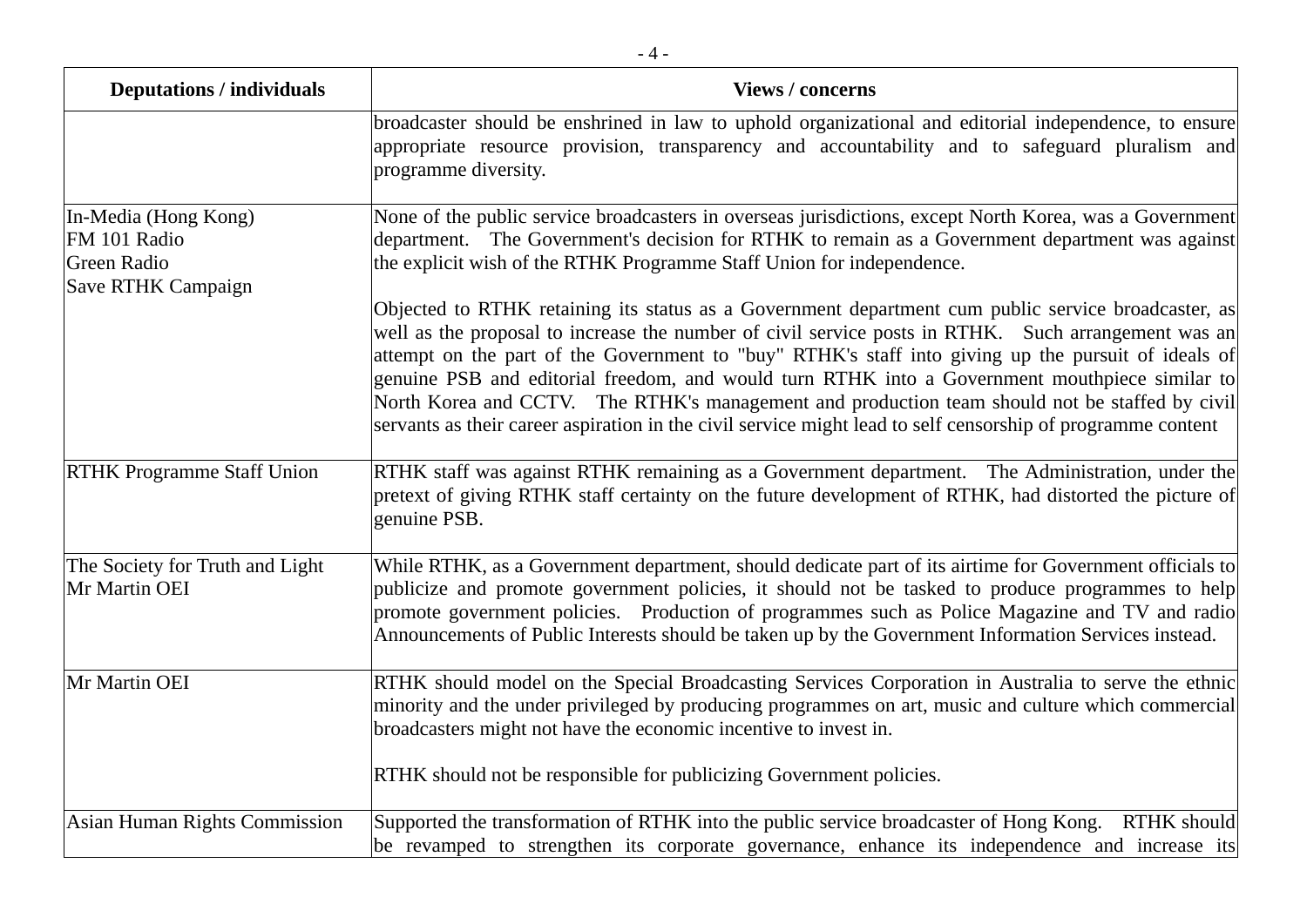| <b>Deputations / individuals</b>                                         | <b>Views / concerns</b>                                                                                                                                                                                                                                                                                                                                                                                                            |
|--------------------------------------------------------------------------|------------------------------------------------------------------------------------------------------------------------------------------------------------------------------------------------------------------------------------------------------------------------------------------------------------------------------------------------------------------------------------------------------------------------------------|
|                                                                          | accountability to the public.                                                                                                                                                                                                                                                                                                                                                                                                      |
| The Civic Party<br>The Society for Truth and Light                       | RTHK which used public fund should serve as the mouthpiece of the people and not of the Government.                                                                                                                                                                                                                                                                                                                                |
| 民間公營廣播監察小組                                                               | RTHK should be the mouthpiece of the Government and Hong Kong people, facilitating the smooth<br>implementation of Government policies and the expression of public views.                                                                                                                                                                                                                                                         |
|                                                                          | Supported the CE-in-Council's decision for RTHK to remain as a Government department while<br>performing the role of a public service broadcaster with expanded scope of service, strengthened corporate<br>governance and greater accountability to the public.                                                                                                                                                                   |
|                                                                          | As a Government department, RTHK should be part of the Government and be subject to the established<br>internal procedures and control mechanism of the civil service.                                                                                                                                                                                                                                                             |
| Dr Robert CHUNG<br>Opinion<br>Programme<br>of<br>University of Hong Kong | of Public RTHK, with its good brand name and having been consistently ranked in public surveys as the most<br>the credible electronic media in Hong Kong, should continue to strengthen its leading role in conducting<br>survey of public satisfaction level/audience ratings, and in the production of quality programmes on civic<br>education and social responsibility.                                                       |
|                                                                          | RTHK's archive should be open to the public to increase its utilization.                                                                                                                                                                                                                                                                                                                                                           |
|                                                                          | On performance evaluation, RTHK should be evaluated in respect of its leadership role, the utilization of<br>its archive and its performance in promoting civic education and multi-cultural humanities.                                                                                                                                                                                                                           |
| Lawyers                                                                  | Hong Kong Federation of Women RTHK should have television channels of its own to enable it to provide a wide diversity of programmes<br>to the community and to enrich the cultural life of Hong Kong people.                                                                                                                                                                                                                      |
| Savantas Policy Institute                                                | Supported the Government's decision to allocate additional financial resources and frequency spectrum for<br>RTHK to enhance its operation and expand its scope of services including the provision of dedicated<br>digital television and radio channels so as to provide a full range of broadcasting services to the<br>community. RTHK in its role of a public service broadcaster should serve with specific public purposes, |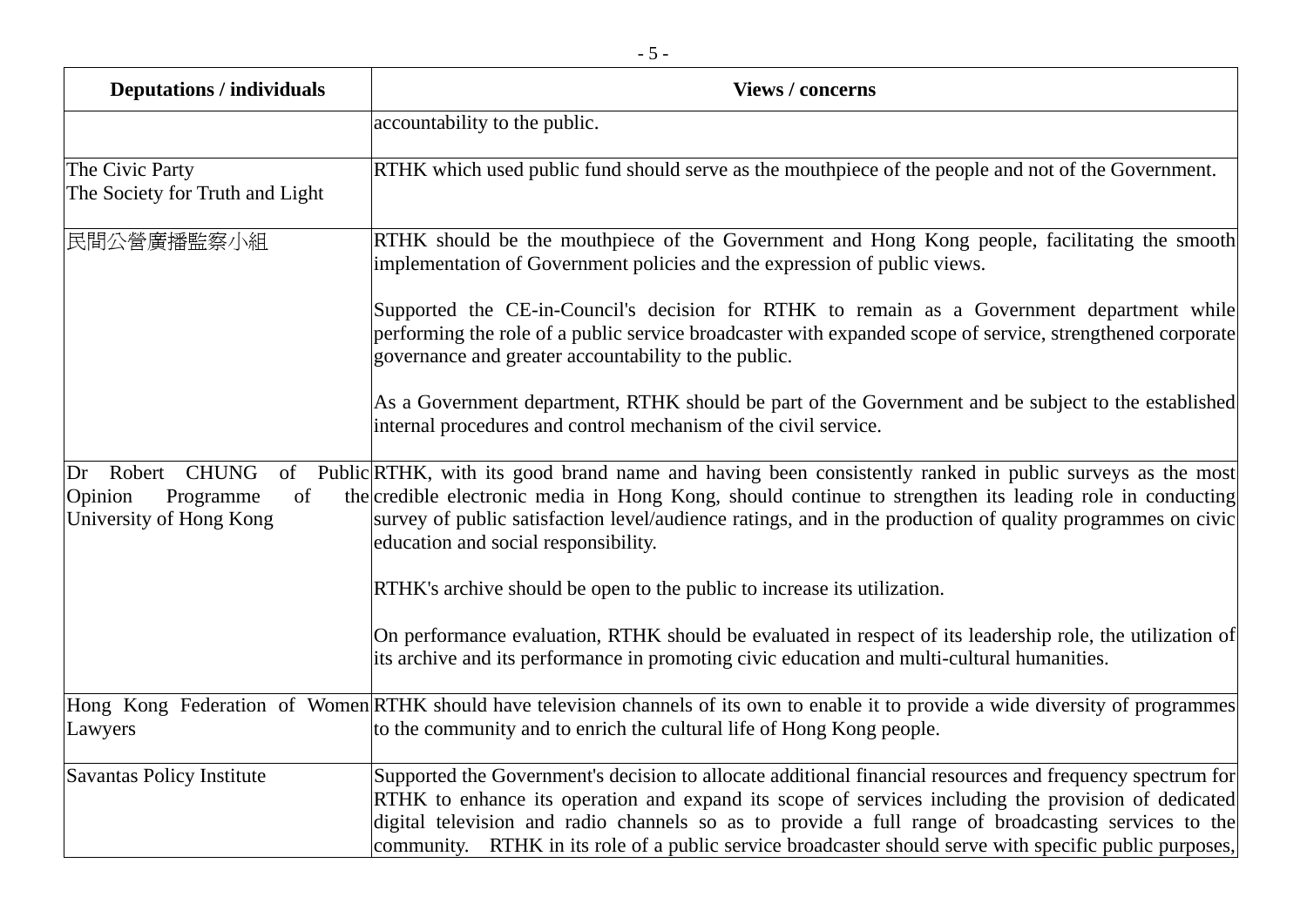| <b>Deputations / individuals</b>         | <b>Views / concerns</b>                                                                                                                                                                                                                                                  |
|------------------------------------------|--------------------------------------------------------------------------------------------------------------------------------------------------------------------------------------------------------------------------------------------------------------------------|
|                                          | viz sustaining citizenship and civil society, fostering social harmony and promoting pluralism,<br>establishing education value and promoting lifelong learning, and stimulating creativity and excellence to<br>enrich the multi-cultural life of Hong Kong people.     |
|                                          | While the new RTHK would run one high-definition television channel on its own, commercial<br>broadcasters should continue to carry PSB programmes until digital television became popular with a high<br>penetration rate.                                              |
| Mr Pindar WONG                           | Supportive of RTHK remaining as a Government department with a role to coordinate, not control,<br>content programming for public service broadcasting.                                                                                                                  |
|                                          | The new RTHK should provide platform for public participation in community broadcasting and open<br>exchange of views.                                                                                                                                                   |
|                                          | The public should have free access to RTHK's 80-years rich archive of programmes and materials<br>commissioned by public money.                                                                                                                                          |
| (4) Corporate governance and the Charter |                                                                                                                                                                                                                                                                          |
| Hong Kong Human Rights Monitor           | The new RTHK could in no way effectively perform the function of an independent public service<br>broadcaster and be free from political and financial interference under the current proposed governance<br>structure and the direction of the proposed Advisory Board. |
| The Professional Commons                 | The governance structure of the public service broadcaster should not be Government-driven. Instead, it<br>should be open to the participation of different stakeholders in setting the direction for the development of<br>PSB.                                         |
| Mr Martin OEI                            | It would be difficult for D of B, in his capacity as a civil servant, to disregard the advice of the Advisory<br>Board and maintain his independence.                                                                                                                    |
| Citizens' Radio                          | Objected to the setting up of a Board of Advisors (the Advisory Board) to advise the Director of<br>Broadcasting (D of B) on all matters pertaining to editorial policy, programme standards and the quality of                                                          |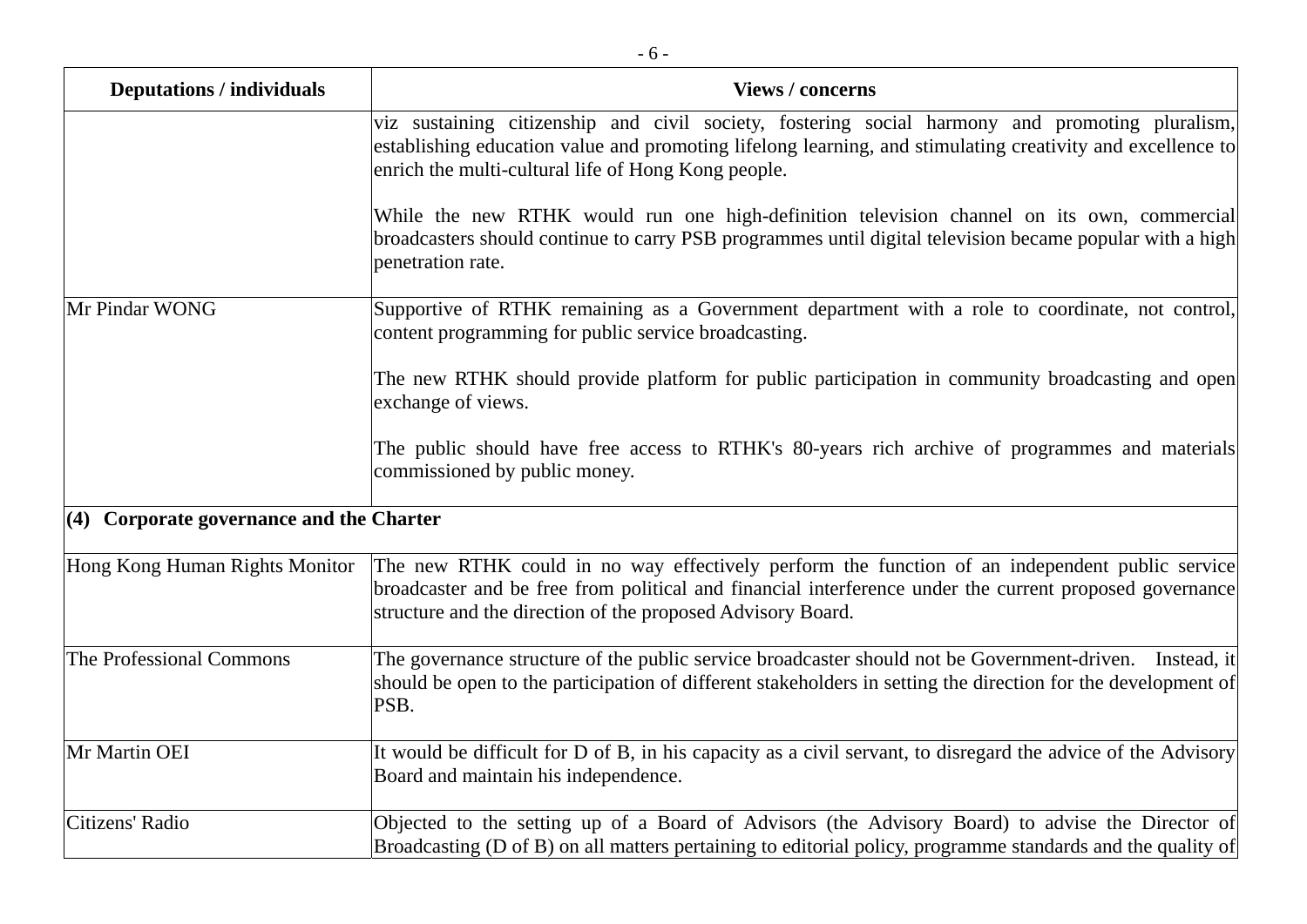| <b>Deputations / individuals</b>                                                                    | <b>Views / concerns</b>                                                                                                                                                                                                                                                                                                                                                                                                                                                                                                                                                                                                                                                                   |
|-----------------------------------------------------------------------------------------------------|-------------------------------------------------------------------------------------------------------------------------------------------------------------------------------------------------------------------------------------------------------------------------------------------------------------------------------------------------------------------------------------------------------------------------------------------------------------------------------------------------------------------------------------------------------------------------------------------------------------------------------------------------------------------------------------------|
|                                                                                                     | <b>RTHK</b> programmes                                                                                                                                                                                                                                                                                                                                                                                                                                                                                                                                                                                                                                                                    |
| Asian Human Rights Commission<br><b>SaveRTHK Campaign</b>                                           | The Advisory Board might become a super-power impairing RTHK's editorial and operational<br>independence and/or be used as a political tool to interfere with the editorial policy of RTHK.                                                                                                                                                                                                                                                                                                                                                                                                                                                                                               |
| Dr Robert CHUNG<br>of<br>of<br>Opinion<br>Programme<br>University of Hong Kong                      | Public The existing Programme Advisory Panel was highly transparent in its operation and should be further<br>the strengthened.                                                                                                                                                                                                                                                                                                                                                                                                                                                                                                                                                           |
| <b>IT Voice</b><br>The Civic Party<br><b>RTHK Programme Staff Union</b><br>Hong Kong Unison Limited | Given that the existing Programme Advisory Panel was functioning well, the proposed Advisory Board<br>which overlapped the work of the existing Programme Advisory Panel was redundant and should be<br>scrapped.                                                                                                                                                                                                                                                                                                                                                                                                                                                                         |
| SynergyNet                                                                                          | The proposed Advisory Broad should be scrapped. Failing that, "press freedom" should be made the<br>mission of PSB, and the Advisory Board should be tasked to "safeguard editorial independence of RTHK<br>and production freedom of its programming staff" with its powers and responsibilities clearly defined.<br>In the event that the Advisory Board was established against popular wish, it should only advise RTHK on<br>governance matters, provide guidance on programming direction, editorial policy and resource<br>deployment and should not be directly involved in day-to-day management nor have the power to interfere<br>in operational and editorial policy matters. |
| 民間公營廣播監察小組                                                                                          | It was proper and in order for the Advisory Board to advise RTHK on editorial policy and programme<br>standards. Members of the public had other channels to voice their opinion if the advice of the Advisory<br>Board did not meet with public expectations.                                                                                                                                                                                                                                                                                                                                                                                                                            |
| YEUNG<br>Wai-sing,<br>Mr<br><b>District Councillor</b>                                              | Eastern Cautioned against over-politicizing the proposed Advisory Board.<br>RTHK had all along enjoyed editorial freedom as evidenced by its criticism of the Government on<br>numerous occasions in the past. As such, there was no cause of worry that the Advisory Board would<br>interfere with RTHK's editorial policy, turning it into a Government mouthpiece.                                                                                                                                                                                                                                                                                                                     |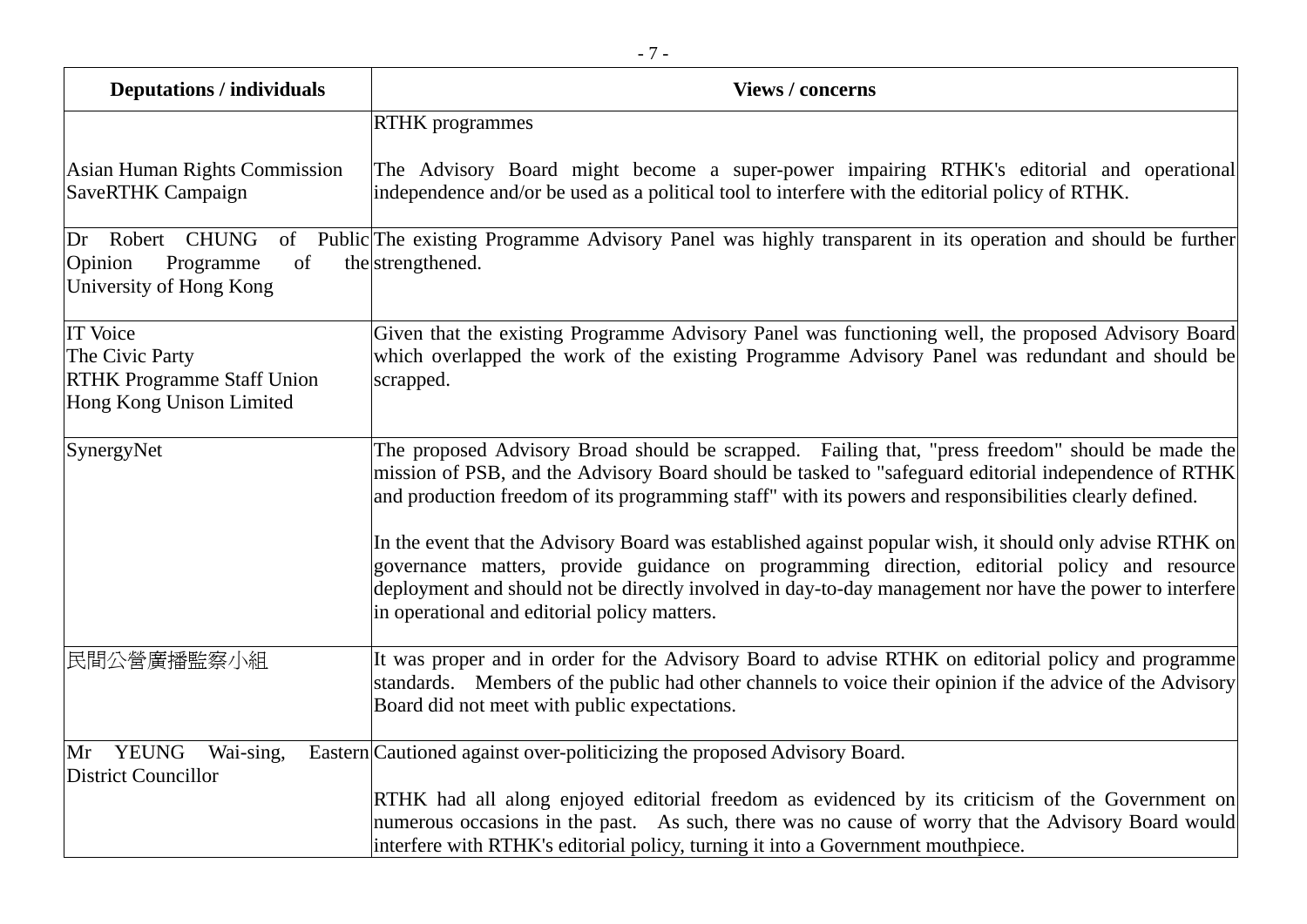| <b>Deputations / individuals</b>                              | <b>Views / concerns</b>                                                                                                                                                                                                                                                                                                                 |
|---------------------------------------------------------------|-----------------------------------------------------------------------------------------------------------------------------------------------------------------------------------------------------------------------------------------------------------------------------------------------------------------------------------------|
| Mr MAN Chi-wah, Central<br><b>Western District Councillor</b> | and Although the D of B was to give due weight and consideration to all advice provided by the Advisory<br>Board, he was in no way required to follow all advice of the Advisory Board.                                                                                                                                                 |
| Alliance<br>Democratic<br>for<br>Kong                         | the Members of the Advisory Board should be drawn from various community sectors to ensure broad<br>Betterment and Progress of Hong representation and diversity of views. RTHK, as a public service broadcaster, should be accountable to<br>the public and be subject to public scrutiny through a set of key performance indicators. |
| SynergyNet                                                    | Of the 15 members of the Advisory Board, one-third should be appointed by the CE, one-third nominated<br>by professional and media groups and the remaining one-third recommended by the LegCo.                                                                                                                                         |
| The Society for Truth and Light                               | Membership of the Advisory Board should be increased to 30. Its members, though appointed by the<br>CE, should be nominated by different community sectors and professional groups. A special unit should<br>be set up to handle complaints and public opinion about programme quality and content.                                     |
| Democratic<br>Alliance<br>for<br>Kong                         | the The proposed Charter should clearly set out the governance structure, define the relationship between the<br>Betterment and Progress of Hong Government and the new RTHK, and entrench the importance of editorial independence.                                                                                                    |
| The Civic Party                                               | The Charter which set out the relationship between the Government and RTHK should stipulate clearly<br>that RTHK would not be subject to any pressure from the Government and quasi-government bodies.                                                                                                                                  |
| <b>SaveRTHK Campaign</b>                                      | The proposed Charter should be drawn up following public consultation and enshrined in law to safeguard<br>RTHK's editorial independence and to ensure statutory provision for judicial review to seek redress in the<br>event its editorial independence was threatened.                                                               |
| SynergyNet                                                    | The Charter should be reviewed every two years with established channels for RTHK staff and the public<br>to participate in the review.                                                                                                                                                                                                 |
| The Society for Truth and Light                               | The Charter should stipulate that Administration Officer would not be appointed to the management of the<br>RTHK.                                                                                                                                                                                                                       |
|                                                               | Called for focused discussions on ways to help ensure that the proposed Charter would safeguard RTHK's                                                                                                                                                                                                                                  |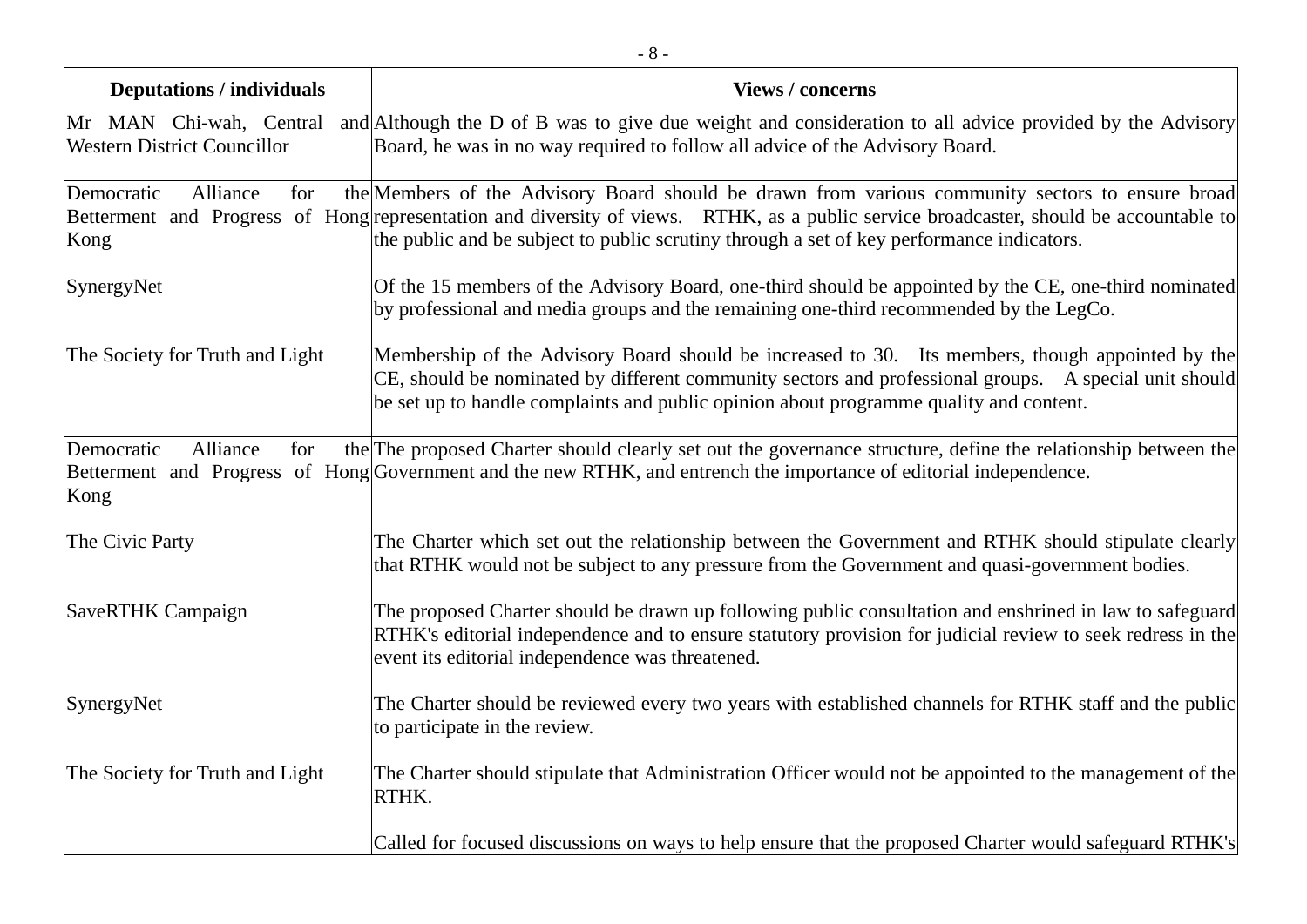| <b>Deputations / individuals</b>                          | <b>Views / concerns</b>                                                                                                                                                                                                                                                                                                                   |
|-----------------------------------------------------------|-------------------------------------------------------------------------------------------------------------------------------------------------------------------------------------------------------------------------------------------------------------------------------------------------------------------------------------------|
|                                                           | editorial independence and that the Advisory Board would not unduly interfere with RTHK's operation.                                                                                                                                                                                                                                      |
| 民間公營廣播監察小組                                                | The reference to "safeguarding editorial freedom of RTHK" in the Charter should be removed or<br>amended.                                                                                                                                                                                                                                 |
| (5) Funding arrangements                                  |                                                                                                                                                                                                                                                                                                                                           |
| Savantas Policy Institute                                 | To enhance transparency and accountability to the community, RTHK should account for the deployment<br>of its financial and human resources.                                                                                                                                                                                              |
| <b>RTHK Programme Staff Union</b>                         | From the perspective of RTHK programme staff, the current sponsorship rules had, on some occasions,<br>imposed restrictions on new programme initiatives.                                                                                                                                                                                 |
|                                                           | RTHK should have the flexibility to raise its own fund to finance the production of new programmes,<br>thereby enhancing its accountability to the public through the provision of a wide diversity of<br>programmes.                                                                                                                     |
| (6) Community broadcasting and the opening up of airwaves |                                                                                                                                                                                                                                                                                                                                           |
| Citizens' Radio                                           | Queried the Administration's rejection of CR's application for a sound broadcasting licence on the grounds<br>of unavailability of suitable frequency spectrum. As a bandwidth of 0.2 MHz could carry one radio<br>channel, the frequencies in the 87 MHz - 108 MHz could support up to 100 independent channels without<br>interference. |
| FM 101 Radio                                              | Called on the Government to uphold the true value of PSB by opening up airwaves for independent<br>community groups to participate in public access broadcasting so as to encourage a plurality of voices and<br>to promote civic education.                                                                                              |
| <b>Green Radio</b>                                        | Called on the Administration to review the Telecommunications Ordinance (Cap. 106) and the existing<br>mechanism for spectrum allocation and management with a view to opening up airwaves and lowering the<br>threshold for the grant of licences to operate community radio service.                                                    |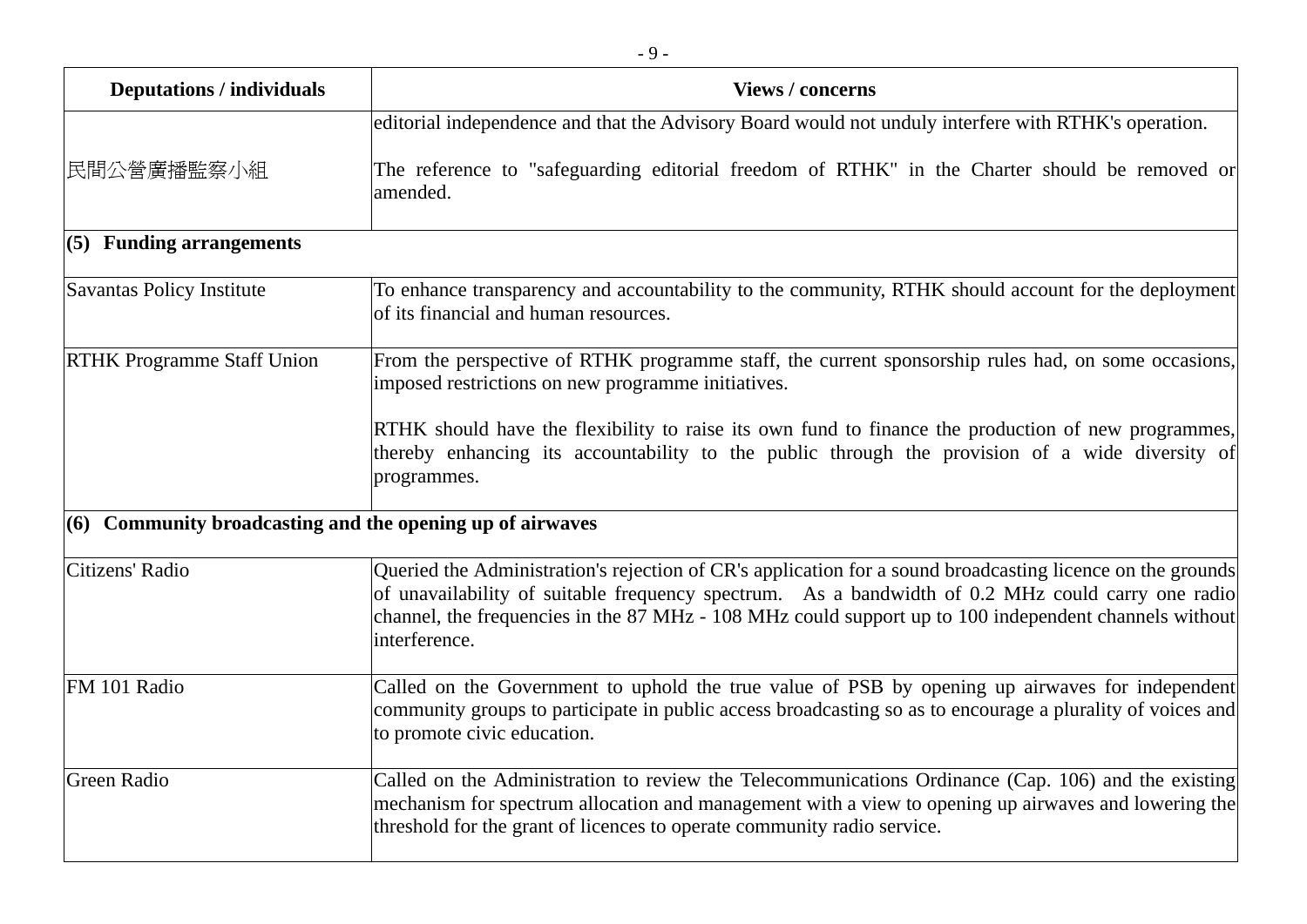| <b>Deputations / individuals</b>                                         | <b>Views / concerns</b>                                                                                                                                                                                                                                                                                                                                               |
|--------------------------------------------------------------------------|-----------------------------------------------------------------------------------------------------------------------------------------------------------------------------------------------------------------------------------------------------------------------------------------------------------------------------------------------------------------------|
| Hong Kong Journalists Association                                        | In keeping with the spirit of PSB and the principle of freedom of expression, the Administration should<br>open up airwaves to provide more platforms to cater for diversity of views as well as specific needs and<br>interests of different groups in the community in response to rising community expectation for direct<br>public participation in broadcasting. |
|                                                                          | Instead of participation in RTHK programmes moderated by RTHK programme hosts, community groups<br>should be allocated airtime to broadcast their own programmes.                                                                                                                                                                                                     |
| FM 101 Radio                                                             | Suggested that a fund be set up to provide financial and technical support for community and interested                                                                                                                                                                                                                                                               |
| <b>Green Radio</b>                                                       | groups to actively participate in broadcasting and content productions to provide multi-cultural                                                                                                                                                                                                                                                                      |
| Lawyers                                                                  | Hong Kong Federation of Women programmes on art and music, and to promote and facilitate local original content production to stimulate<br>creativity and enrich the multi-cultural life of Hong Kong people.                                                                                                                                                         |
|                                                                          |                                                                                                                                                                                                                                                                                                                                                                       |
| In-Media (Hong Kong)                                                     | Urged the Government to set up a fund to promote training in community broadcasting and facilitate<br>cooperation between professionals of the broadcasting sector and community groups in programme<br>production for broadcast in public access channels.                                                                                                           |
| Lawyers                                                                  | Hong Kong Federation of Women Supported the proposal for RTHK to devote part of its airtime and resources within the development of its<br>digital service to provide a platform for community participation in broadcasting.                                                                                                                                         |
| Dr Robert CHUNG<br>Opinion<br>Programme<br>of<br>University of Hong Kong | of Public RTHK was best placed to assume the role of developing public access channels to provide more platform<br>the for the free exchange of views.                                                                                                                                                                                                                |
| Mr MAN Chi-wah, Central                                                  | and Did not consider it worth using public money to fund 24-hour public access broadcasting.<br><b>RTHK</b> could                                                                                                                                                                                                                                                     |
| <b>Western District Councillor</b>                                       | dedicate more airtime for programmes that allow individuals and community groups to express and<br>exchange their views, and to provide a platform for community participation in broadcasting.                                                                                                                                                                       |
| $(7)$ New programming and development of new media services              |                                                                                                                                                                                                                                                                                                                                                                       |
| Hong Kong Association of the Deaf                                        | RTHK, as a public service broadcaster and a non-commercial operation, should shoulder the responsibility                                                                                                                                                                                                                                                              |
|                                                                          | for educating, informing, providing entertainment to the underprivileged such as viewers with impaired                                                                                                                                                                                                                                                                |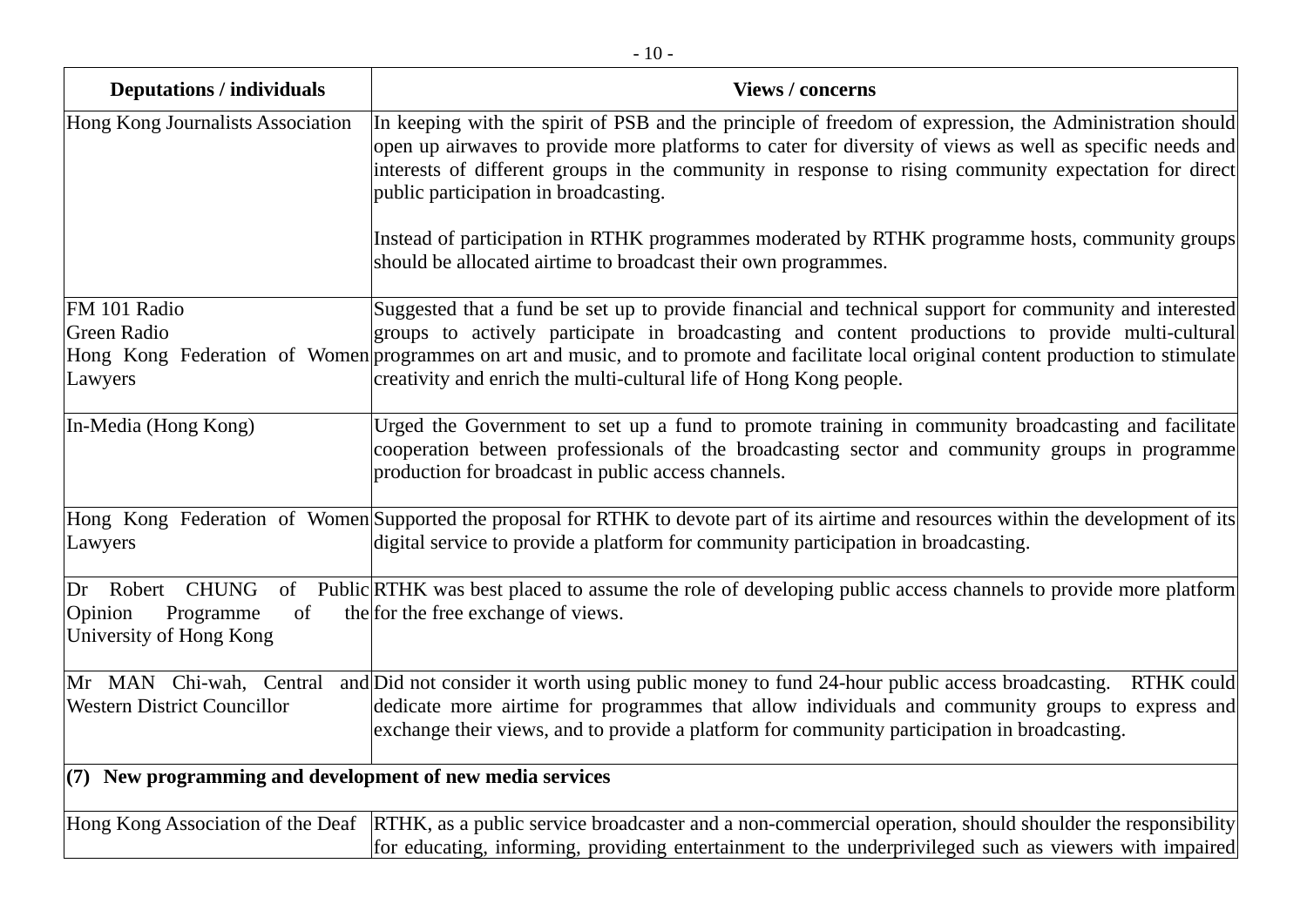| <b>Deputations / individuals</b>                   | <b>Views / concerns</b>                                                                                                                                                                                                                                                                                                                                                                                                                                                                                                                                                                                            |
|----------------------------------------------------|--------------------------------------------------------------------------------------------------------------------------------------------------------------------------------------------------------------------------------------------------------------------------------------------------------------------------------------------------------------------------------------------------------------------------------------------------------------------------------------------------------------------------------------------------------------------------------------------------------------------|
|                                                    | hearing.                                                                                                                                                                                                                                                                                                                                                                                                                                                                                                                                                                                                           |
|                                                    | The Administration and the RTHK should take into account the needs of the deaf in formulating public<br>broadcasting policies and in mapping out how the new RTHK should operate to fulfill the mission of a<br>public service broadcaster. Suggestion was made to provide sign language and subtitles in news<br>broadcasts, educational and informational programmes, live broadcasts of major events and media<br>briefings by key Government officials, educational and informational programmes as well as setting up<br>fax and short messages hotlines for the deaf to lodge complaints and make enquiries. |
| Hong Kong Unison Limited                           | RTHK should be Hong Kong people's station and it was not necessary for RTHK to relay the television<br>and radio broadcasts of China Central Television (CCTV) and China National Radio (CNR) as the two<br>incumbent domestic free TV programme service licensees and pay TV had already provided such services.                                                                                                                                                                                                                                                                                                  |
| Unitarian Universalists Hong Kong<br>Mr Martin OEI | Objected to the Administration's proposal to relay television and radio broadcasts of CCTV and CNR<br>which were already broadcast by a number of TV stations. More airtime should be made available for<br>the broadcast of programmes of community and minority groups instead. The surplus channel capacity<br>should be released for community use.                                                                                                                                                                                                                                                            |
| <b>District Councillor</b>                         | Mr Paul SIU Che-hung, Wan Chai Called on the Government to broadcast more Putonghua speaking programmes to increase more<br>Putonghua learning opportunities for Hong Kong people.                                                                                                                                                                                                                                                                                                                                                                                                                                 |
|                                                    | Suggestion was also made to relay good quality programmes of the CCTV and news broadcast about<br>Ghuanzhou, Pearl River Delta and Taiwan so as to enhance Hong Kong people's understanding of<br>developments in the Mainland and the neighbouring region as part of civic education.                                                                                                                                                                                                                                                                                                                             |
| Mr Martin OEI                                      | Suggested that RTHK Radio Six (on British Broadcasting Corporation World Services (BBC)) be<br>reassigned from the existing AM frequency to FM Band to enable more members of the public to listen to<br>the English channels.                                                                                                                                                                                                                                                                                                                                                                                     |
|                                                    | The existing FM frequency spectrum assigned for broadcasting had not been efficiently deployed and<br>fully utilized as the Hong Kong Government failed to negotiate with the Mainland Government for more<br>FM frequency.                                                                                                                                                                                                                                                                                                                                                                                        |

- 11 -